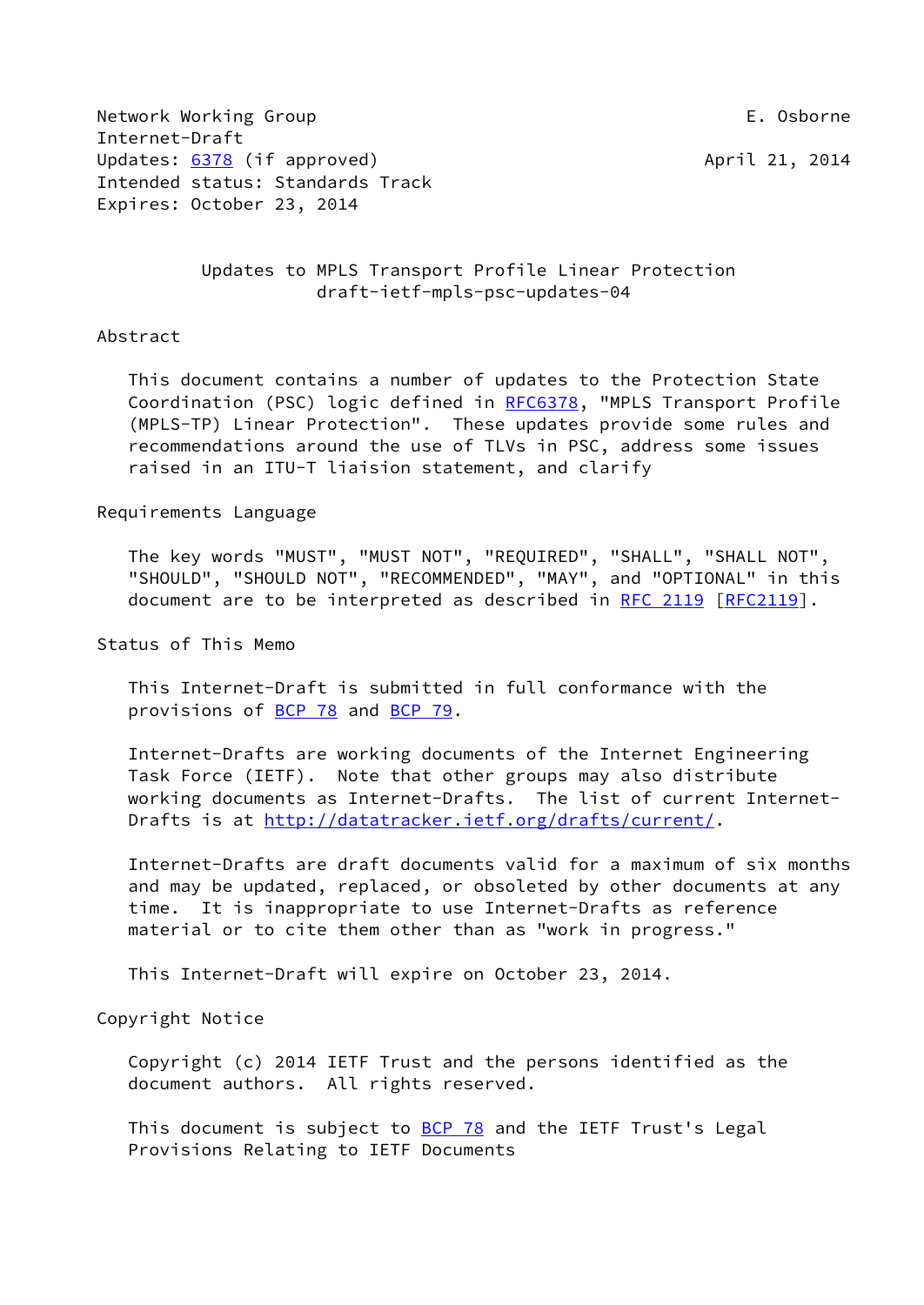# <span id="page-1-1"></span>Internet-Draft PSC-updates April 2014

 [\(http://trustee.ietf.org/license-info](http://trustee.ietf.org/license-info)) in effect on the date of publication of this document. Please review these documents carefully, as they describe your rights and restrictions with respect to this document. Code Components extracted from this document must include Simplified BSD License text as described in Section 4.e of the Trust Legal Provisions and are provided without warranty as described in the Simplified BSD License.

Table of Contents

|                                                                                    | $\overline{2}$ |
|------------------------------------------------------------------------------------|----------------|
| Message Formatting and Error Handling<br>2.                                        | $\overline{3}$ |
| <u>2.1</u> .                                                                       | $\overline{3}$ |
| 2.2.                                                                               | $\overline{3}$ |
|                                                                                    | $\overline{3}$ |
| $2.3.1$ . Malformed messages                                                       | $\overline{4}$ |
| $2.3.2$ . Well-formed but unexpected TLV                                           | $\overline{4}$ |
| Incorrect local status after failure<br>3.                                         | $\overline{4}$ |
| Handling a capabilities mismatch<br>$\overline{4}$ .                               | $\overline{5}$ |
| $4.1$ . Protection Type mismatch                                                   | $\overline{5}$ |
| 4.2.                                                                               | 6              |
| 4.3.                                                                               | 6              |
| Reversion deadlock due to a race condition $\ldots$<br>$\overline{5}$ .            | 6              |
| Clarifying PSC's behavior in the face of multiple inputs<br>6.                     | $\overline{1}$ |
| 7.                                                                                 | $\overline{9}$ |
| 8.                                                                                 | 9              |
| 9.                                                                                 | 9              |
| References $\ldots \ldots \ldots \ldots \ldots \ldots \ldots \ldots \ldots$<br>10. | 9              |
| Normative References<br>10.1.                                                      | 9              |
| Informative References<br>$10.2$ .                                                 | 10             |
| Author's Address                                                                   | 10             |
|                                                                                    |                |

# <span id="page-1-0"></span>[1](#page-1-0). Introduction

This document contains a number of updates to PSC [[RFC6378](https://datatracker.ietf.org/doc/pdf/rfc6378)]. One provides some rules and recommendations around the use of TLVs in PSC. Three of them address issues #2, #7 and #8 as identified in the ITU's liaison statement "Recommendation ITU-T G.8131/Y.1382 revision - Linear protection switching for MPLS-TP networks" [\[LIAISON](#page-10-2)]. Another clears up a behavior which was not well explained in [RFC6378](https://datatracker.ietf.org/doc/pdf/rfc6378). These updates are not changes to the protocol's packet format or to PSC's design, but are corrections and clarifications to specific aspects of the protocol's procedures.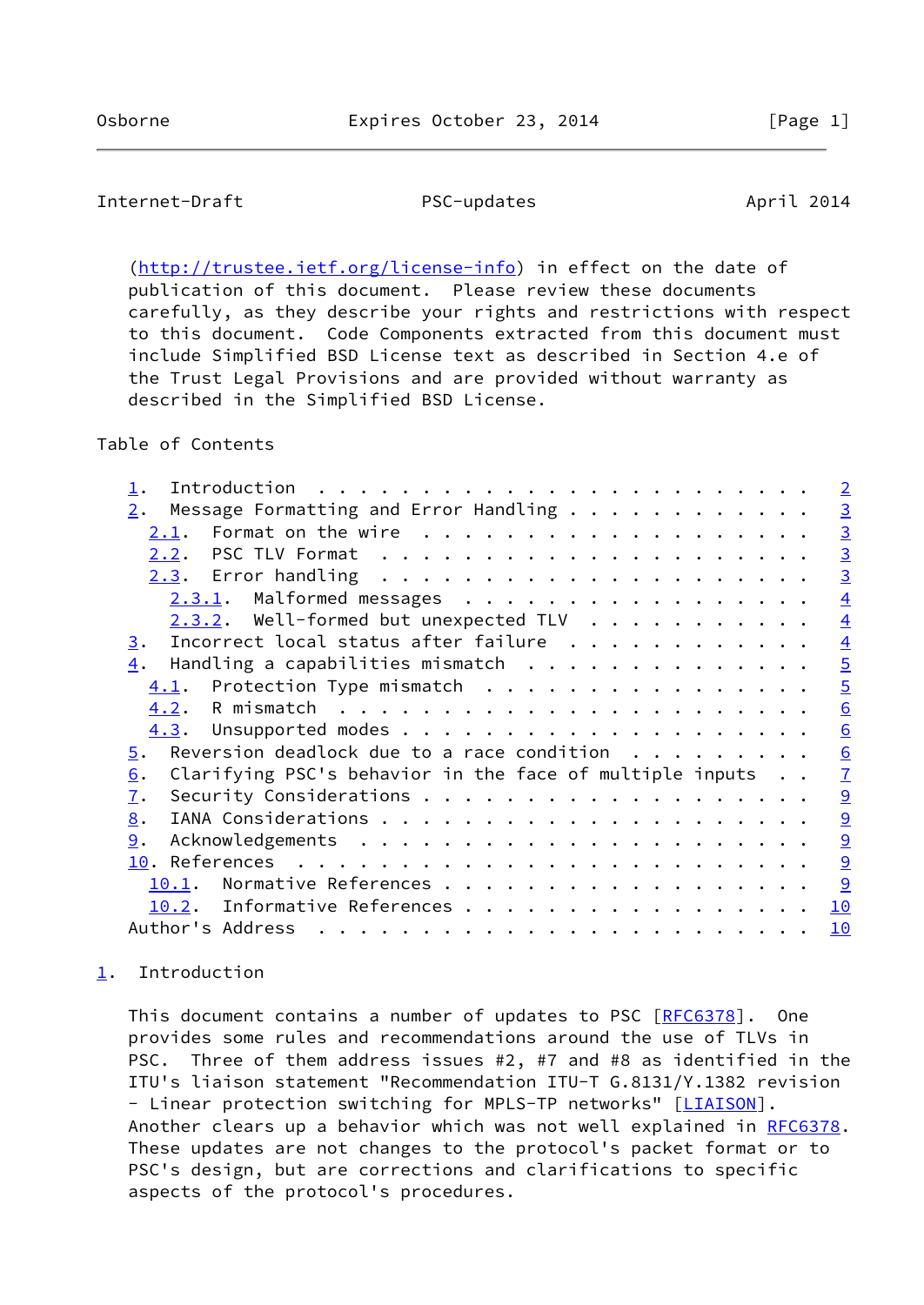This document assumes familiarity with [RFC6378](https://datatracker.ietf.org/doc/pdf/rfc6378) and its terms, conventions and acronyms. Any term used in this document but not defined herein can be found in [RFC6378](https://datatracker.ietf.org/doc/pdf/rfc6378). In particular, this document shares the acronyms defined in [RFC6378 section](https://datatracker.ietf.org/doc/pdf/rfc6378#section-2.1) 2.1.

| Osborne | Expires October 23, 2014 |  | [Page 2] |  |
|---------|--------------------------|--|----------|--|
|---------|--------------------------|--|----------|--|

<span id="page-2-1"></span>Internet-Draft PSC-updates April 2014

<span id="page-2-0"></span>[2](#page-2-0). Message Formatting and Error Handling

 This section covers message formatting, as well as some recommended error checking.

<span id="page-2-2"></span>[2.1](#page-2-2). Format on the wire

 All integer fields in the PSC TLV are encoded as unsigned integers in network bit order.

<span id="page-2-3"></span>[2.2](#page-2-3). PSC TLV Format

 [RFC6378] provides the capability to carry TLVs in the PSC messages. This section defines the format to be used by all such TLVs. All fields are encoded in network byte order.

Type field (T):

 A two octet field that encodes a type value. The type values are recorded in the IANA registry "MPLS PSC TLV Registry".

Length field (L) :

 A two octet field that encodes the length in octets of the Value field.

 The TLV Length is the sum of the lengths of all TLVs in the message. The length of a TLV is the sum of the lengths of the three TLV fields, i.e., the the length of the value field + 4.

The value of this field MUST be a multiple of 4.

Value field (V) :

 The contents of the TLV. This field MUST be a multiple of 4 octets and so may contain explicit padding.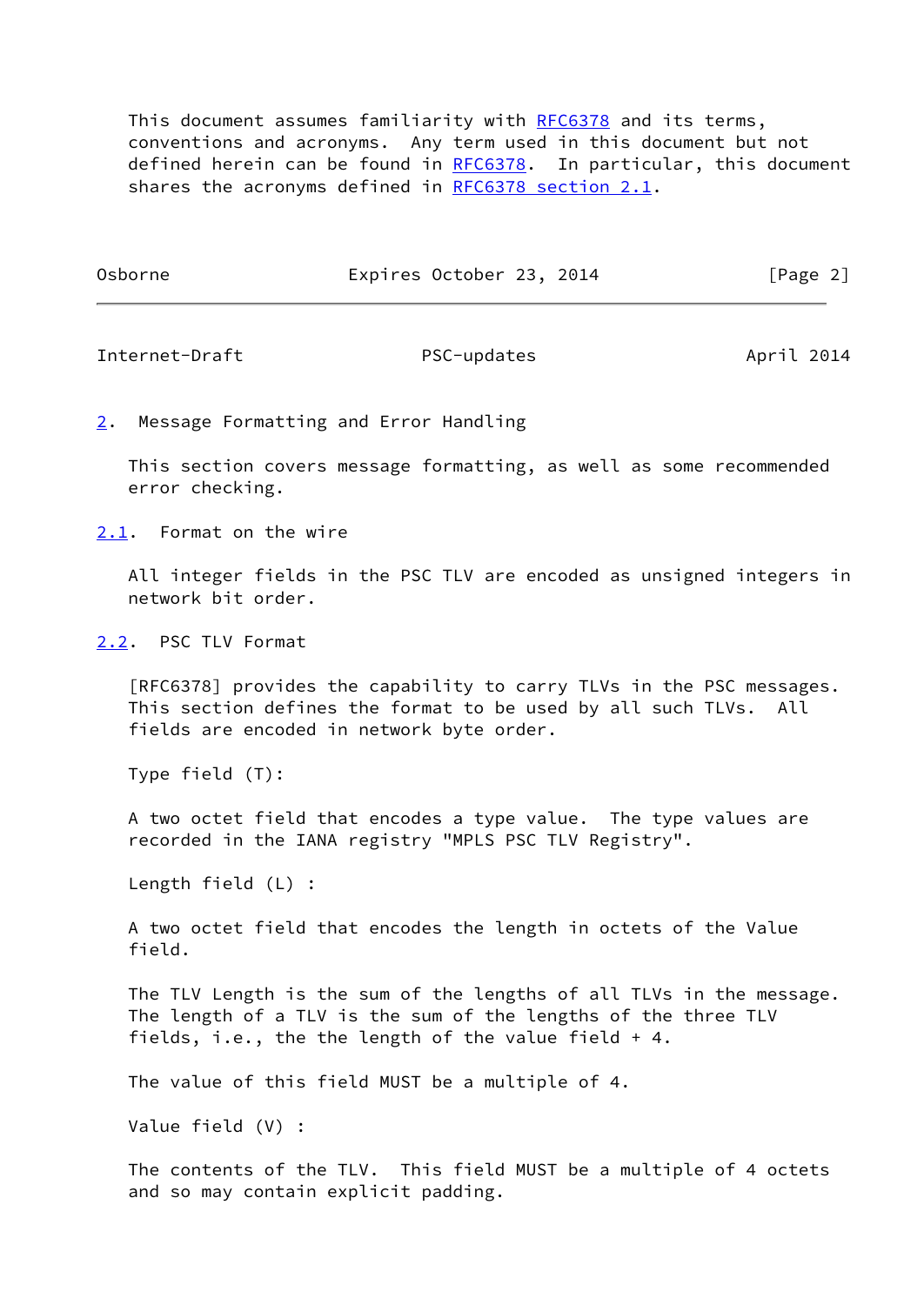## <span id="page-3-0"></span>[2.3](#page-3-0). Error handling

 It is recommended to implement error and bounds checking to ensure that received messages, if improperly formatted, are handled in such a way to minimize the impact of this formatting on the behavior of the network and its devices. This section covers two such areas malformed messages and well-formed but unexpected TLVs.

 Neither of these sections is intended to limit the error or bounds checking a device performs. The recommendations here should be taken as a starting point.

| Osborne | Expires October 23, 2014 |  | [Page 3] |
|---------|--------------------------|--|----------|
|         |                          |  |          |

<span id="page-3-2"></span>Internet-Draft PSC-updates April 2014

- <span id="page-3-1"></span>[2.3.1](#page-3-1). Malformed messages
	- A implementation SHOULD:
	- o Ensure any fields prior to TLV Length are consistent with [RFC](https://datatracker.ietf.org/doc/pdf/rfc6378) [6378,](https://datatracker.ietf.org/doc/pdf/rfc6378) particularly [Section 4.2](#page-5-0).
	- o Ensure the overall length of the message matches the value in the TLV Length + 12.
	- o Check that the sum of the lengths of all TLVs matches the value in the TLV Length.

 If an implementation receives a message which fails any malformed message checks, it MUST drop the message and SHOULD alert the operator to the malformed message. The method(s) used to alert the operator are outside the scope of this document, but may include things like syslog or console messages.

<span id="page-3-3"></span>[2.3.2](#page-3-3). Well-formed but unexpected TLV

 If a message is deemed to be properly formed, an implementation SHOULD check all TLVs to ensure that it knows what to do with them. A well-formed but unknown TLV value MUST be ignored, and the rest of the message processesed as if the ignored TLV did not exist. An implementation detecting a malformed TLV SHOULD alert the operator as described in [Section 2.3.1](#page-3-1).

<span id="page-3-4"></span>[3](#page-3-4). Incorrect local status after failure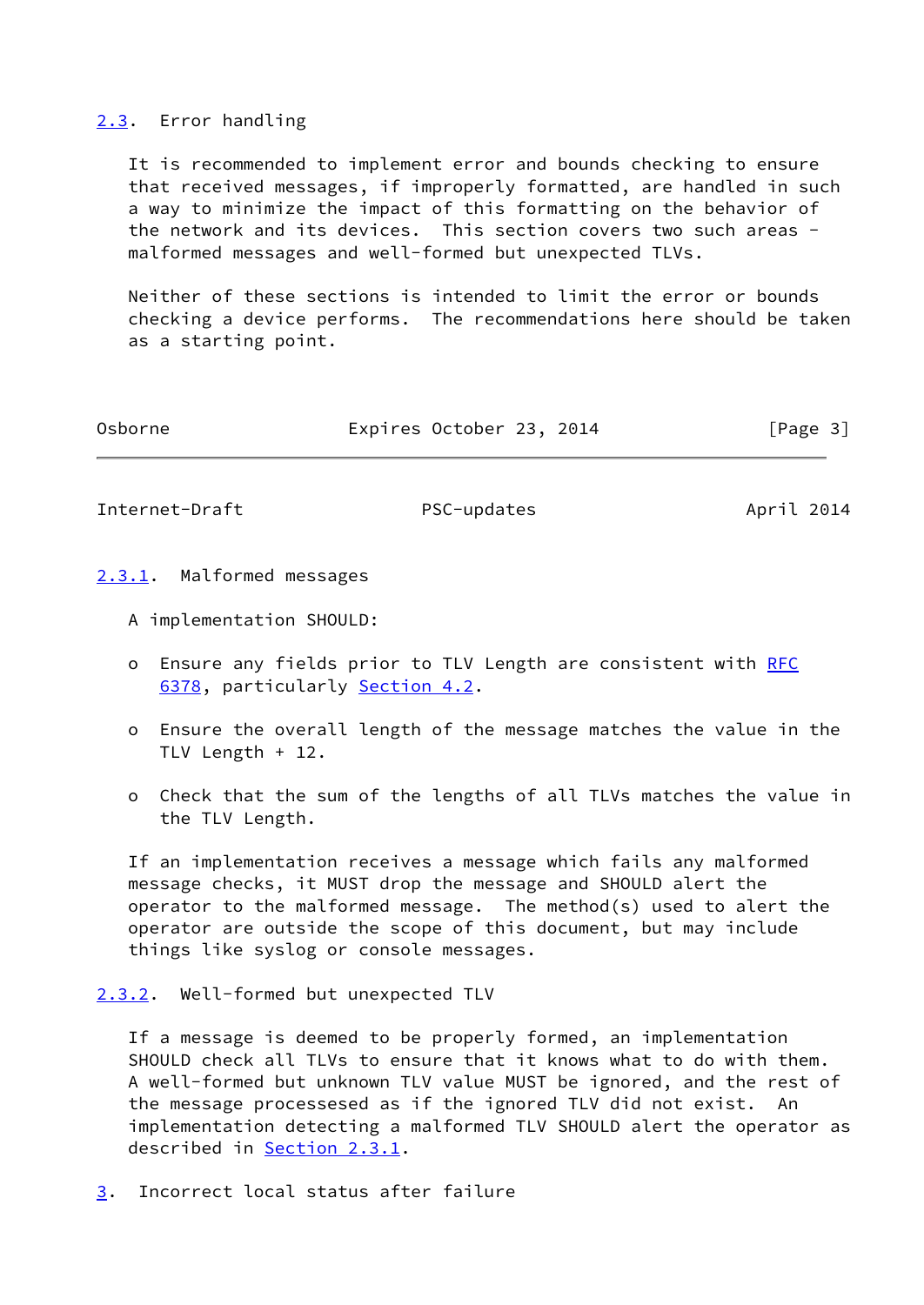Issue #2 in the liaison identifies a case where a strict reading of [RFC6378](https://datatracker.ietf.org/doc/pdf/rfc6378) leaves a node reporting an inaccurate status:

A node can end up sending incorrect status -  $NR(0,1)$  - despite the failure of the protection LSP (P-LSP). This is clearly not correct, as a node should not be sending NR if it has a local failure. To address this issue, the fourth bullet in section [4.3.3.3 of RFC6378](https://datatracker.ietf.org/doc/pdf/rfc6378#section-4.3.3.3) is replaced with the following three bullets:

- o If the current state is due to a local or remote Manual Switch, a local Signal Fail indication on the protection path SHALL cause the LER to enter local Unavailable state and begin transmission of an SF(0,0) message.
- o If the LER is in local Protecting Administrative state due to a local Forced Switch, a local Signal Fail indication on the protection path SHALL be ignored.

Osborne **Expires October 23, 2014** [Page 4]

<span id="page-4-1"></span>Internet-Draft PSC-updates April 2014

- o If the LER is in remote Protecting Administrative state due to a remote Forced Switch, a local Signal Fail indication on the protection path SHALL cause the LER to remain in remote Protecting administrative state and transmit an SF(0,1) message.
- <span id="page-4-0"></span>[4](#page-4-0). Handling a capabilities mismatch

 PSC has no explicit facility to negotiate any properties of the protection domain. It does, however, have the ability to signal two properties of that domain, via the Protection Type (PT) and Revertive (R) bits. [RFC6378](https://datatracker.ietf.org/doc/pdf/rfc6378) specifies that if these bits do not match an operator "SHALL [be notified]" (PT, section 4.2.3) or "SHOULD be notified"  $(R, section 4.2.4)$ . However, there is no text which specifies the behavior of the end nodes of a protection domain in case of a mismatch. This section provides that text, as requested by issue #7 in the liaison.

<span id="page-4-2"></span>[4.1](#page-4-2). Protection Type mismatch

 The behavior of the protection domain depends on the exact Protection Type (PT) mismatch. Section [4.2.3 of RFC6378](https://datatracker.ietf.org/doc/pdf/rfc6378#section-4.2.3) specifies three protection types - bidirectional switching using a permanent bridge,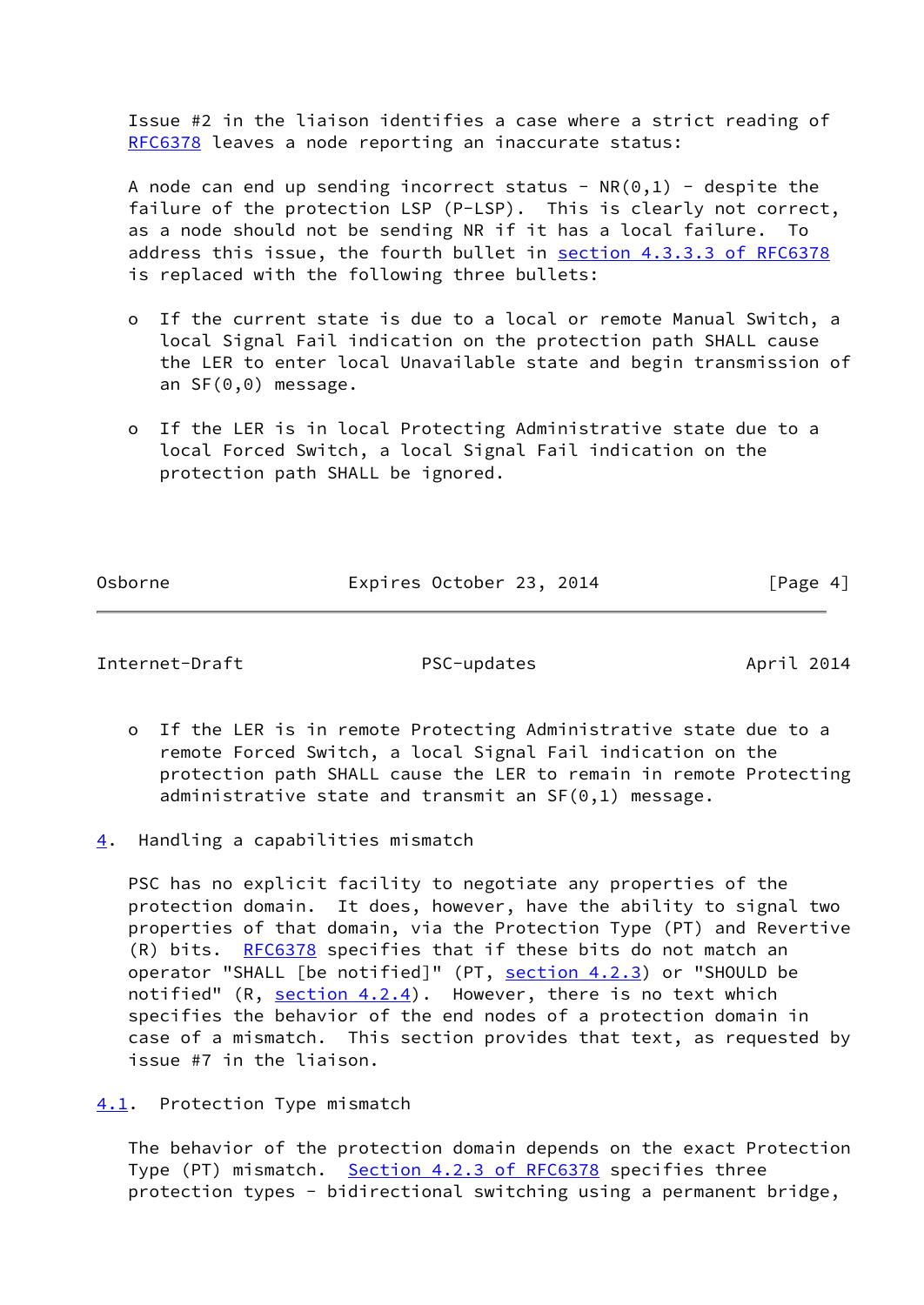bidirectional switching using a selector bridge, and unidirectional switching using a permanent bridge. They are abbreviated here as BP, BS and UP.

 There are three possible mismatches: {BP, UP}, {BP, BS}, and {UP, BS}. The priority is:

 $UP > BS > BP$ 

In other words:

- o If the PT mismatch is {BP, UP}, the node transmitting BP MUST switch to UP mode if it is supported.
- o If the PT mismatch is {BP, BS}, the node transmitting BP MUST switch to BS mode if it is supported.
- o If the PT mismatch is {UP, BS}, the node transmitting BS MUST switch to UP mode if it is supported.

 If a node does not support a mode to which it is required to switch then that node MUST behave as in [Section 4.3](#page-5-2).

| Osborne | Expires October 23, 2014 |  | [Page 5] |
|---------|--------------------------|--|----------|
|         |                          |  |          |

<span id="page-5-1"></span>Internet-Draft PSC-updates April 2014

# <span id="page-5-0"></span>[4.2](#page-5-0). R mismatch

 The R bit indicates whether the protection domain is in Revertive or Non-Revertive behavior. If the R bits do not match, the node indicating Non-Revertive MUST switch to Revertive if it is supported. If it is not supported a node must behave as in [Section 4.3](#page-5-2)

### <span id="page-5-2"></span>[4.3](#page-5-2). Unsupported modes

 An implementation may not support all three PT modes and/or both R modes, and thus a pair of nodes may be unable to converge on a common mode. This creates a permanent mismatch, resolvable only by operator intervention. An implementation SHOULD alert the operator to an irreconcilable mismatch.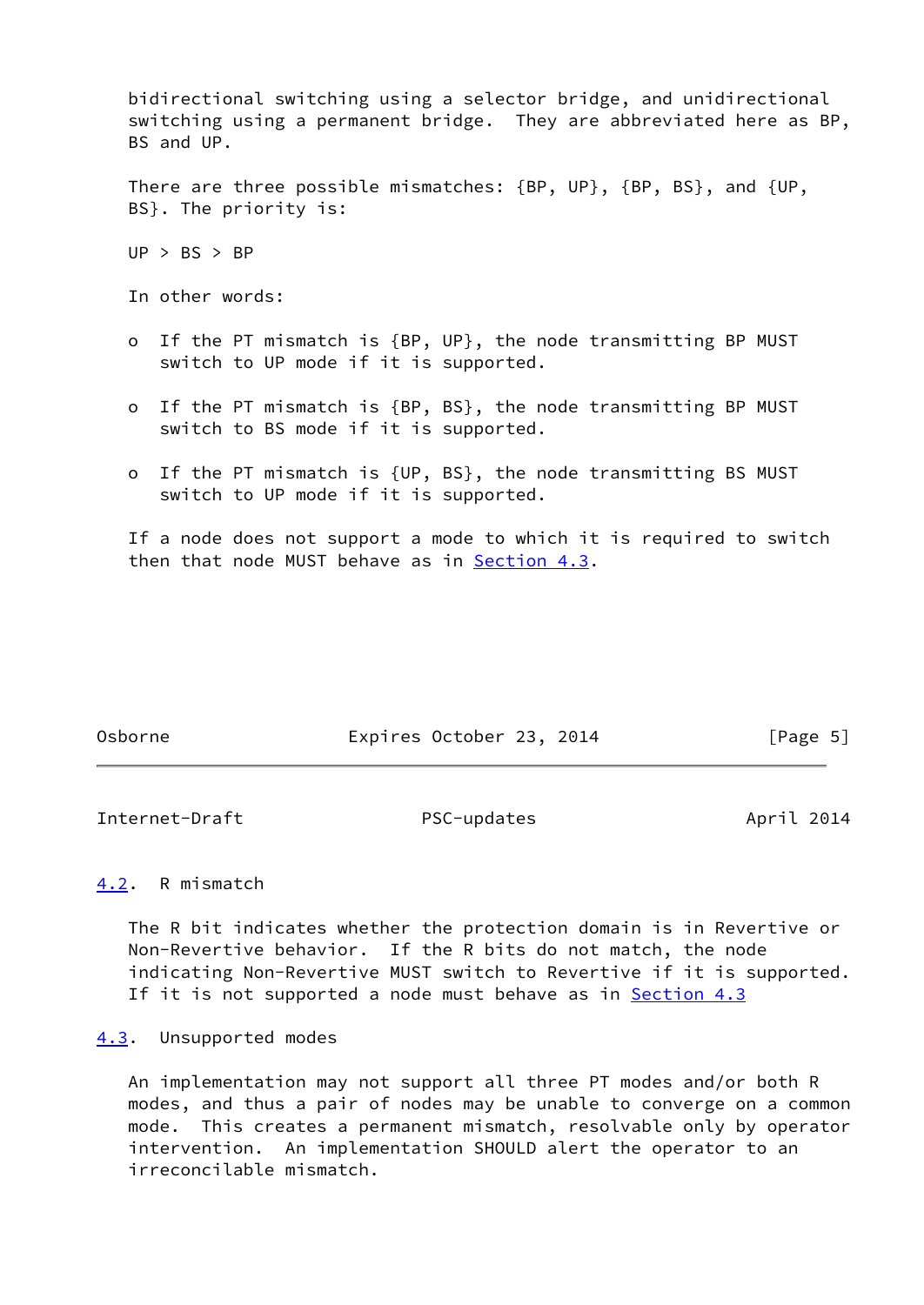It is desirable to allow the protection domain to function in a non failure mode even if there is a mismatch, as the mismatches of PT or R have to do with how nodes recover from a failure. An implementation SHOULD allow traffic to be sent on the Working LSP as long as there is no failure (e.g. NR state) regardless of any PT or R mismatch.

 If there is a trigger which would cause the protection LSP to be used, such as SF or MS, a node MUST NOT use the protection LSP to carry traffic.

<span id="page-6-0"></span>[5](#page-6-0). Reversion deadlock due to a race condition

 Issue #8 in the liaison identifies a deadlock case where each node can end up sending  $NR(0,1)$  when it should instead be in the process of recovering from the failure (i.e. entering into WTR or DNR, as appropriate for the protection domain). The root of the issue is that a pair of nodes can simultaneously enter WTR state, receive an out of date SF-W indication and transition into a remotely triggered WTR, and remain in remotely triggered WTR waiting for the other end to trigger a change in status.

 In the case identified in issue #8, each node can end up sending  $NR(0,1)$ , which is an indication that the transmitting node has no local failure, but is instead reacting to the remote SF-W. If a node which receives  $NR(0,1)$  is in fact not indicating a local error, the correct behavior for the receiving node is to take the received  $NR(0,1)$  as an indication that there is no error in the protection domain, and recovery procedures (WTR or DNR) should begin.

 This is addressed by adding the following text as the penultimate bullet in section [4.3.3.4 of RFC6378:](https://datatracker.ietf.org/doc/pdf/rfc6378#section-4.3.3.4)

<span id="page-6-1"></span>Internet-Draft PSC-updates April 2014

 o If a node is in Protecting Failure state due to a remote SF-W and receives  $NR(0,1)$ , this SHALL cause the node to begin recovery procedures. If the LER is configured for revertive behavior, it enters into Wait-to-Restore state, starts the WTR timer, and begins transmitting WTR $(0,1)$ . If the LER is configured for non revertive behavior, it enters into Do-Not-Revert state and begins transmitting a DNR(0,1) message.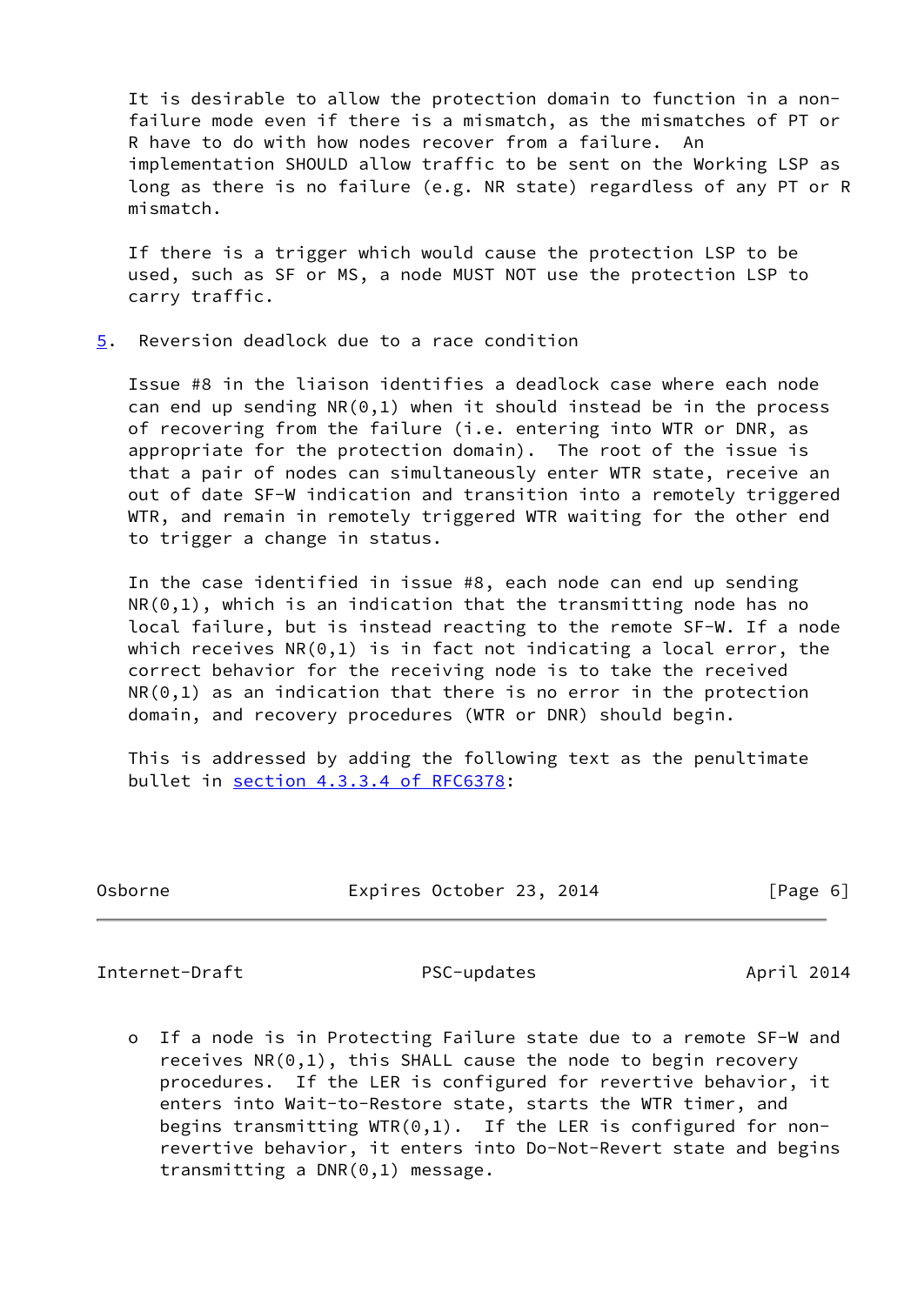Additionally, the final bullet in section 4.3.3.3 is changed from

 o A remote NR(0,0) message SHALL be ignored if in local Protecting administrative state.

to

 o A remote No Request message SHALL be ignored if in local Protecting administrative state.

 This indicates that a remote NR triggers the same behavior regardless of the value of FPath and Path. This change does not directly address issue #8, but fixes a similar issue - if a node receives NR while in Remote administrative state, the value of FPath and Path have no bearing on the node's reaction to this NR.

<span id="page-7-0"></span> $6.$  $6.$  Clarifying PSC's behavior in the face of multiple inputs

 [RFC6378](https://datatracker.ietf.org/doc/pdf/rfc6378) describes the PSC state machine. Figure 1 in [section 3](#page-3-4) shows two inputs into the PSC Control logic - Local Request logic and Remote PSC Request. When there is only one input into the PSC Control logic - a local request or a remote request but not both the PSC Control logic decides what that input signifies and then takes one or more actions, as necessary. This is what the PSC State Machine in [section 4.3](#page-5-2) describes.

[RFC6378](https://datatracker.ietf.org/doc/pdf/rfc6378) does not sufficiently describe the behavior in the face of multiple inputs into the PSC Control Logic (one Local Request and one Remote Request). This section clarifies the expected behavior.

 There are two cases to think about when considering dual inputs into the PSC Control logic. The first is when the same request is presented from both local and remote sources. One example of this case is a Forced Switch (FS) configured on both ends of an LSP. This will result in the PSC Control logic receiving both a local FS and remove FS. For convenience, this scenario is written as [L(FS), R(FS)] - that is, Local(Forced Switch) and Remote(Forced Switch).

 The second case, which is handled in exactly the same way as the first, is when the two inputs into the PSC Control logic describe

Osborne Expires October 23, 2014 [Page 7]

Internet-Draft PSC-updates April 2014

different events. There are a number of variations on this case.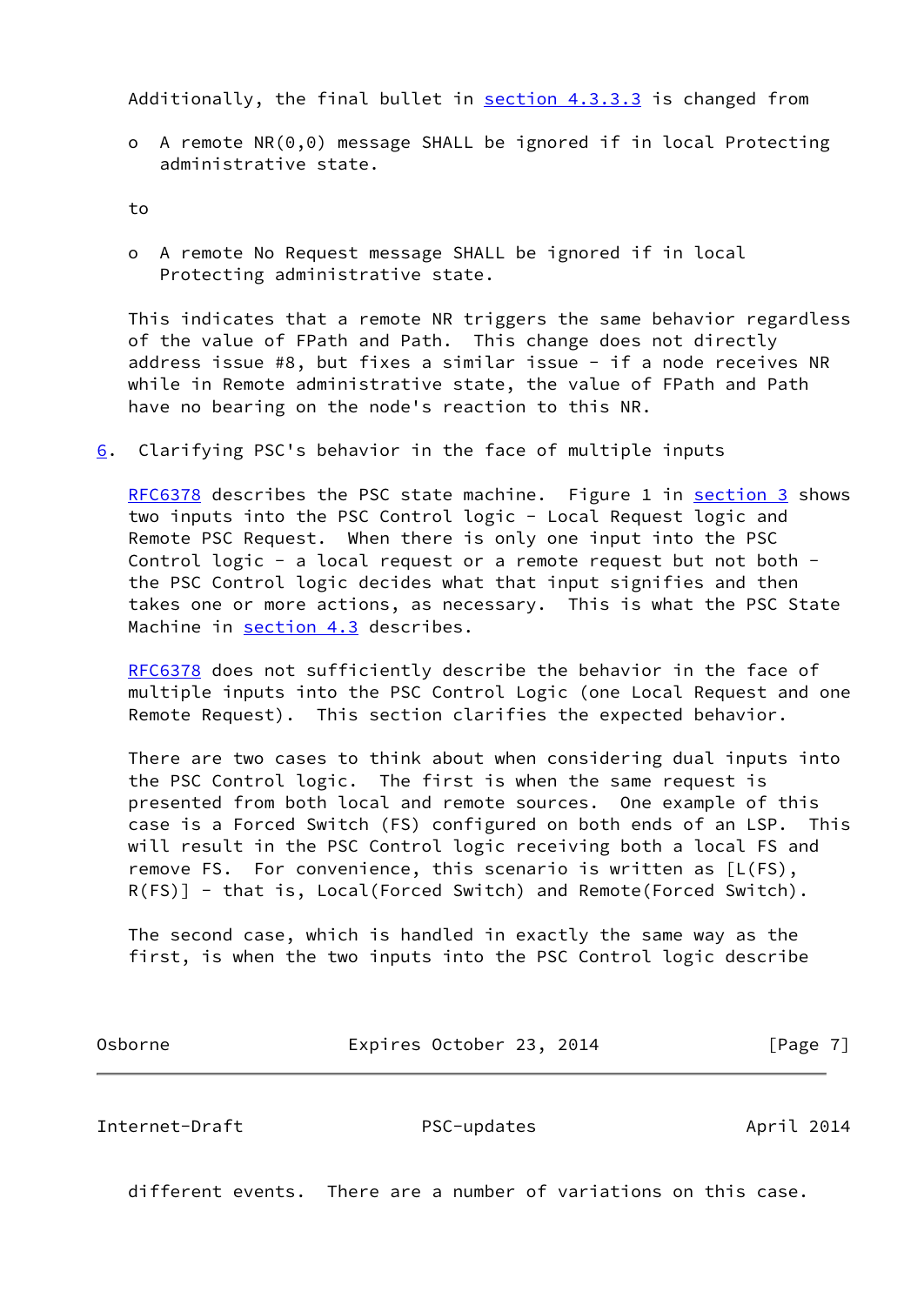One example is when there is a Lockout of Protection from the Local request logic and a Signal Fail on the Working path from the Remote PSC Request. This is shortened to  $[L(L0), R(SF-W)].$ 

 In both cases the question is not how the PSC Control logic decides which of these is the one it acts upon. Section [4.3.2 of RFC6378](https://datatracker.ietf.org/doc/pdf/rfc6378#section-4.3.2) lists the priority order, and prioritizes the local input over the remote input in case both inputs are of the same priority. So in the first example it is the local SF that drives the PSC Control logic, and in the second example it is the local Lockout which drives the PSC Control logic.

 The point that this section clears up is around what happens when the highest priority input goes away. Consider the first case. Initially, the PSC Control logic has [L(FS), R(FS)] and L(FS) is driving PSC's behavior. When L(FS) is removed but R(FS) remains, what does PSC do? A strict reading of the FSM would suggest that PSC transition from PA:F:L into N, and at some future time (perhaps after the remote request refreshes) PSC would transition from N to PA:F:R. This is an unreasonable behavior, as there is no sensible justification for a node behaving as if things were normal (i.e., N state) when it is clear that they are not.

The second case is similar. If a node starts with  $[L(L0), R(SF-W)]$  and the local lockout is removed, a strict reading of the state machine would suggest that the node transition from UA:LO:L to N, and then at some future time presumably notice the R(SF-W) and transition from N to PF:W:R. As with the first case, this is clearly not a useful behavior.

 In both cases the request that was driving PSC's behavior was removed. What should happen is that the PSC Control logic should, upon removal of an input, immediately reevaluate all other inputs to decide on the next course of action. This requires an implementation to store the most recent local and remote inputs regardless of their eventual use as triggers for the PSC Control Logic.

There is a third case. Consider a node with  $[L(FS), R(LO)]$ . At some point in time the remote node replaces its Lockout request with a Signal Fail on Working, so that the inputs into the PSC Control logic on the receiving node go to [L(FS), R(SF-W)]. Similar to the first two cases, the node should immediately reevaluate both its local and remote inputs to determine the highest priority among them, and act on that input accordingly. That is in fact what happens, as defined in Section 4.3.3: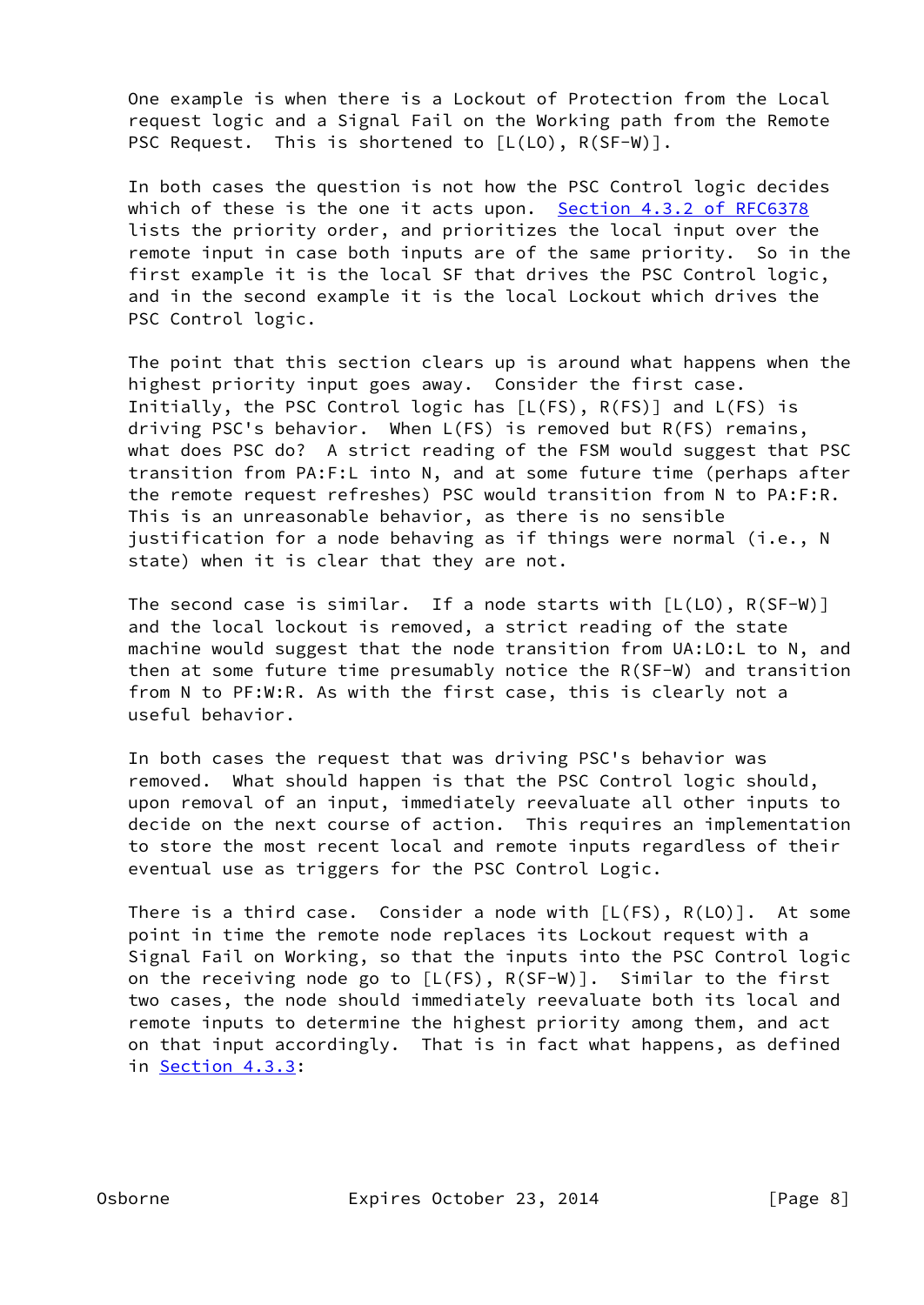<span id="page-9-1"></span> "When a LER is in a remote state, i.e.,, state transition in reaction to a PSC message received from the far-end LER, and receives a new PSC message from the far-end LER that indicates a contradictory state, e.g., in remote Unavailable state receiving a remote FS(1,1) message, then the PSC Control logic SHALL reevaluate all inputs (both the local input and the remote message) as if the LER is in the Normal state."

 This section extends that paragraph to handle the first two cases. The essence of the quoted paragraph is that when faced with multiple inputs, PSC must reevaluate any changes as if it was in Normal state. So the quoted paragraph is replaced with the following text:

 "The PSC Control logic may simultaneously have Local and Remote requests, and the highest priority of these requests ultimately drives the behavior of the PSC Control logic. When this highest priority request is removed or is replaced with another input, then the PSC Control logic SHALL immediately reevaluate all inputs (both the local input and the remote message), transitioning into a new state only upon reevaluation of all inputs".

<span id="page-9-0"></span>[7](#page-9-0). Security Considerations

These changes and clarifications raise no new security concerns.

<span id="page-9-2"></span>[8](#page-9-2). IANA Considerations

 IANA is requested to mark the value 0 in the "MPLS PSC TLV Registry" as "Reserved, not to be allocated" and to update the references to show  $[REC6378]$  and  $[REC-ietf-mpls-psc-updates-04]$ . Note that this action provides documentation of an action already taken by IANA but not recorded in [RFC 6378](https://datatracker.ietf.org/doc/pdf/rfc6378).

<span id="page-9-3"></span>[9](#page-9-3). Acknowledgements

 The author of this document thanks Taesik Cheung, Alessandro D'Alessandro, Annamaria Fulignoli, Sagar Soni, George Swallow and Yaacov Weingarten for their contributions and review, and Adrian Farrel for the text of **[Section 2.](#page-2-0)** 

- <span id="page-9-4"></span>[10.](#page-9-4) References
- <span id="page-9-5"></span>[10.1](#page-9-5). Normative References
	- [RFC2119] Bradner, S., "Key words for use in RFCs to Indicate Requirement Levels", [BCP 14](https://datatracker.ietf.org/doc/pdf/bcp14), [RFC 2119](https://datatracker.ietf.org/doc/pdf/rfc2119), March 1997.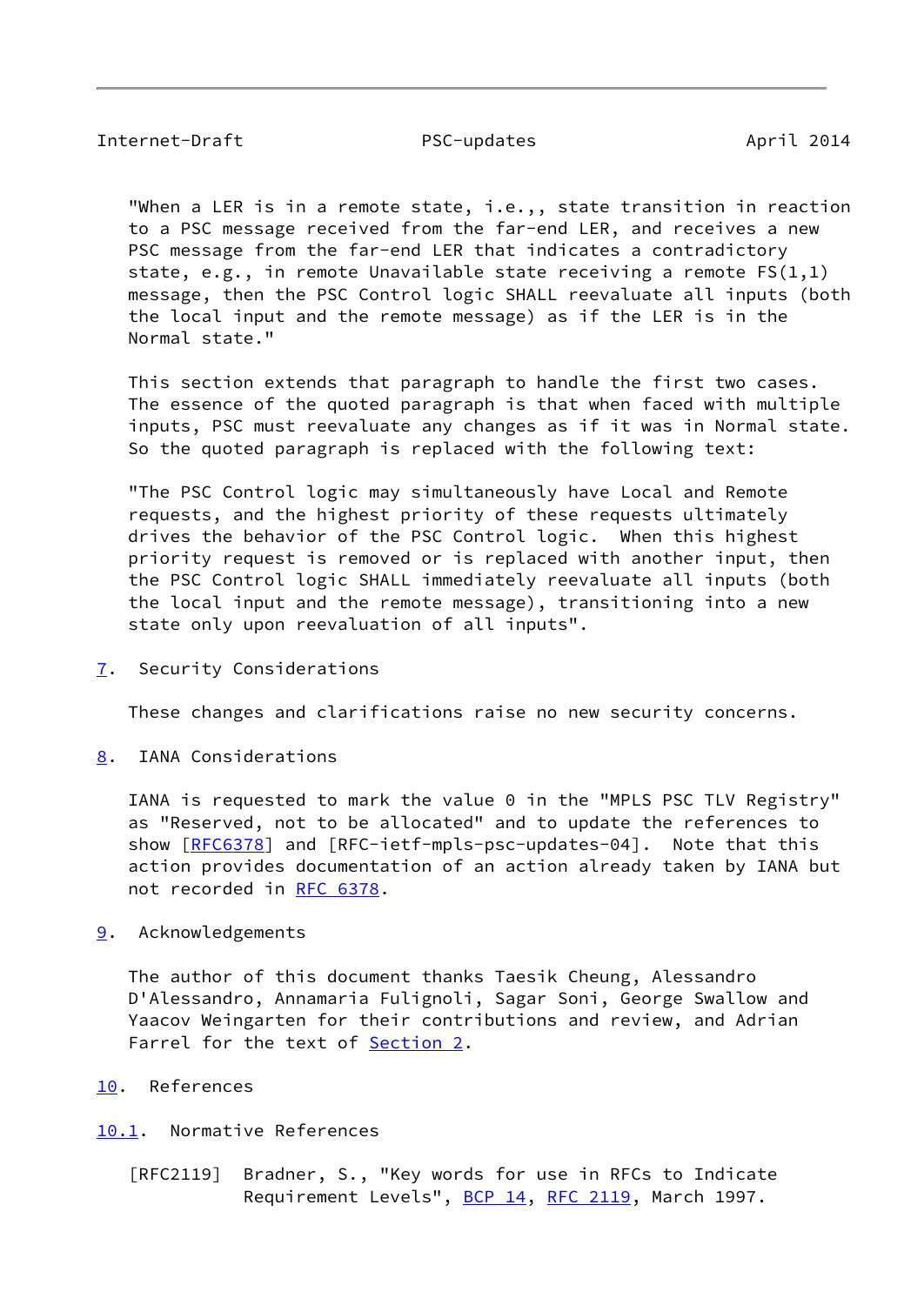<span id="page-10-1"></span>Internet-Draft PSC-updates April 2014

- [RFC6378] Weingarten, Y., Bryant, S., Osborne, E., Sprecher, N., and A. Fulignoli, "MPLS Transport Profile (MPLS-TP) Linear Protection", [RFC 6378](https://datatracker.ietf.org/doc/pdf/rfc6378), October 2011.
- <span id="page-10-2"></span><span id="page-10-0"></span>[10.2](#page-10-0). Informative References
	- [LIAISON] ITU-T SG15, "Liaison Statement: Recommendation ITU-T G.8131/Y.1382 revision - Linear protection switching for MPLS-TP networks", <[https://datatracker.ietf.org/liaison/](https://datatracker.ietf.org/liaison/1205/)  $1205/$ .

Author's Address

Eric Osborne

Email: eric.osborne@notcom.com